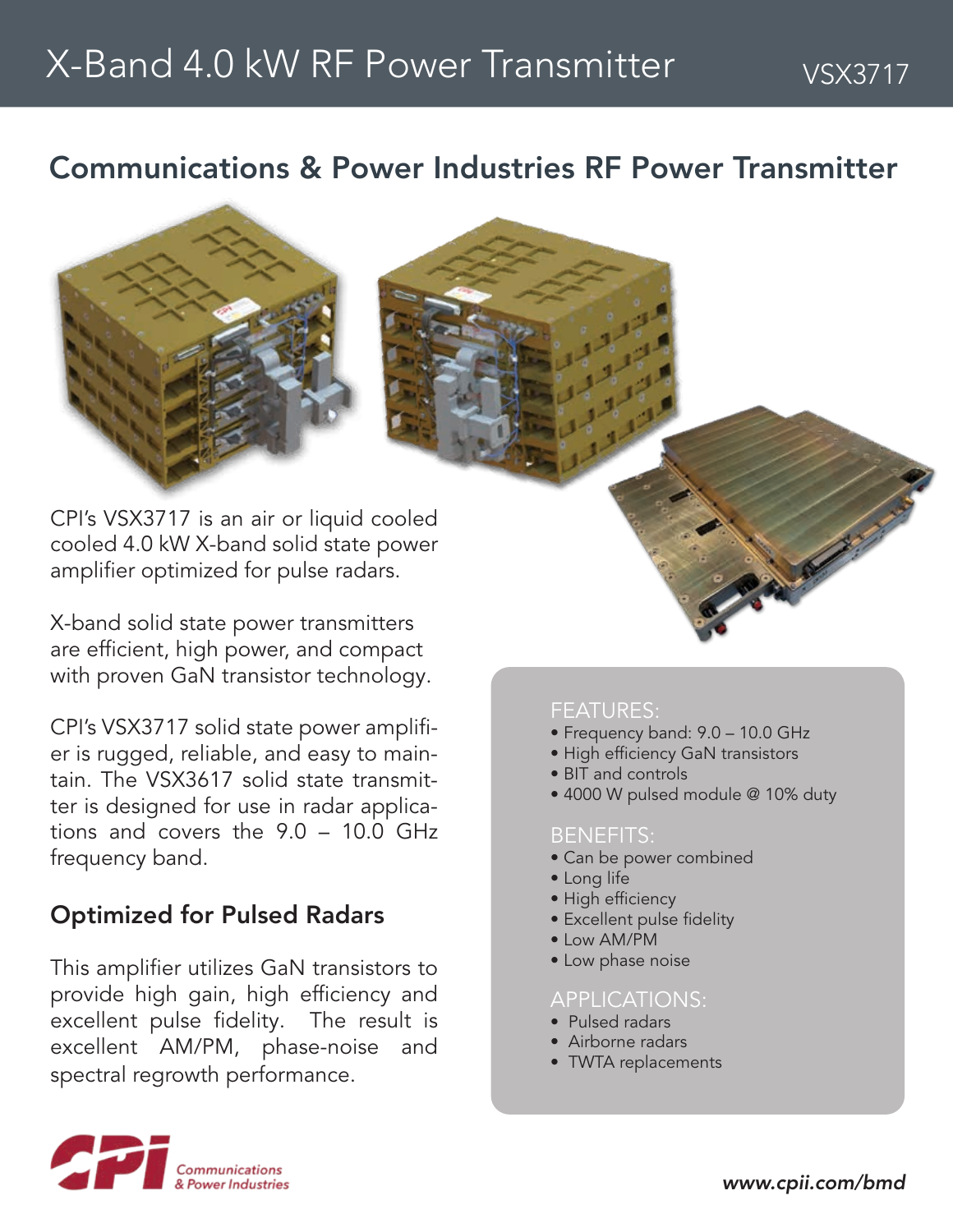## CPI X-Band RF Transmitter pg. 2 VSX3717





*www.cpii.com/bmd*